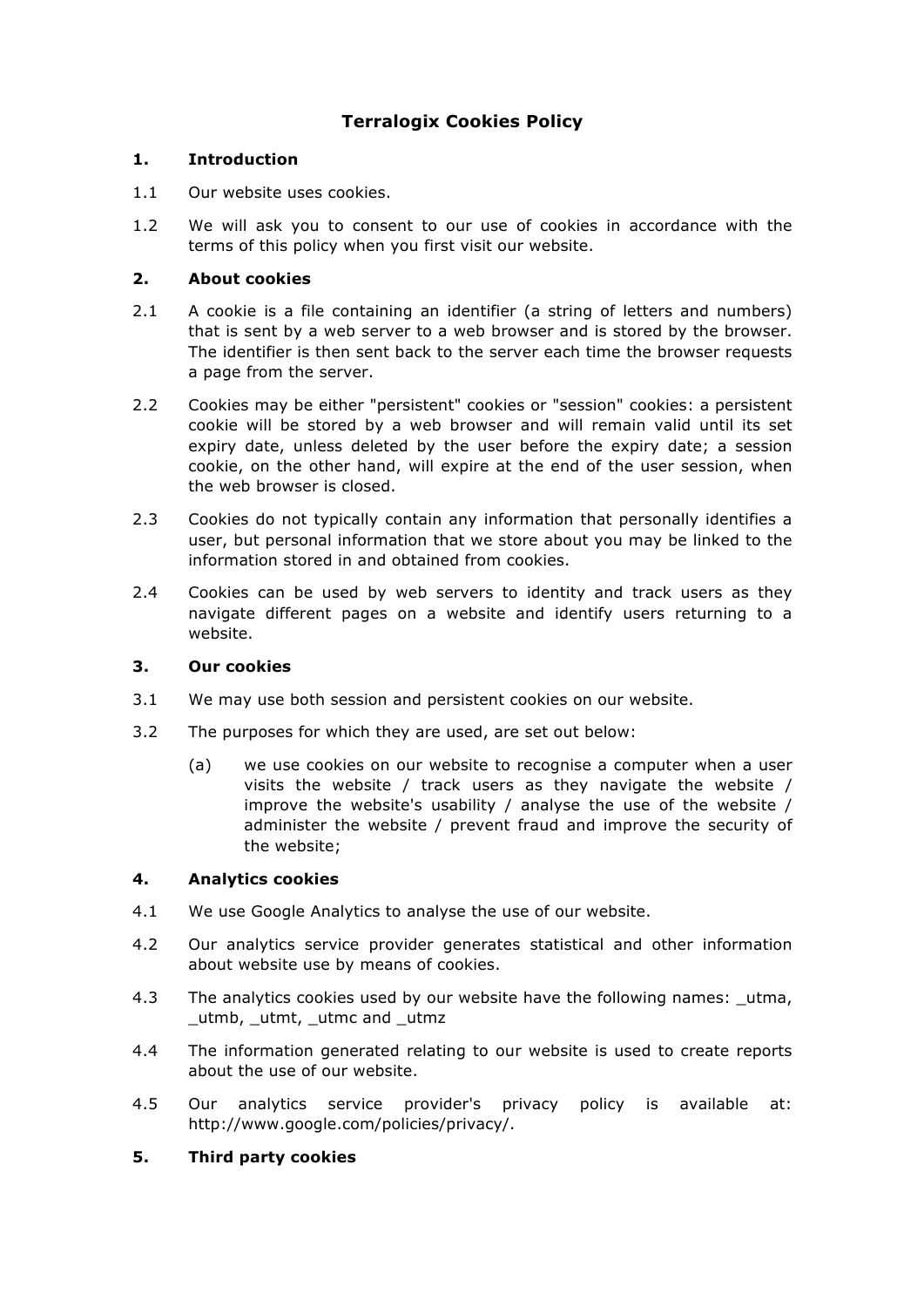- 5.1 Our website also uses third party cookies.
- 5.3 Details of third party cookies from Zendesk for the purpose of administering our customer services accessed via our website.
- 5.4 Zendesk's Privacy Policy is located at:

https://www.zendesk.com/company/privacy/

## **6. Blocking cookies**

- 6.1 Most browsers allow you to refuse to accept cookies; for example:
	- (a) in Internet Explorer (version 10) you can block cookies using the cookie handling override settings available by clicking "Tools", "Internet Options", "Privacy" and then "Advanced";
	- (b) in Firefox (version 24) you can block all cookies by clicking "Tools", "Options", "Privacy", selecting "Use custom settings for history" from the drop-down menu, and unticking "Accept cookies from sites"; and
	- (c) in Chrome (version 29), you can block all cookies by accessing the "Customise and control" menu, and clicking "Settings", "Show advanced settings" and "Content settings", and then selecting "Block sites from setting any data" under the "Cookies" heading.
- 6.2 Blocking all cookies will have a negative impact upon the usability of many websites.

## **7. Deleting cookies**

- 7.1 You can delete cookies already stored on your computer; for example:
	- (a) in Internet Explorer (version 10), you must manually delete cookie files (you can find instructions for doing so at http://support.microsoft.com/kb/278835);
	- (b) in Firefox (version 24), you can delete cookies by clicking "Tools", "Options" and "Privacy", then selecting "Use custom settings for history", clicking "Show Cookies", and then clicking "Remove All Cookies"; and
	- (c) in Chrome (version 29), you can delete all cookies by accessing the "Customise and control" menu, and clicking "Settings", "Show advanced settings" and "Clear browsing data", and then selecting "Delete cookies and other site and plug-in data" before clicking "Clear browsing data".
- 7.2 Deleting cookies will have a negative impact on the usability of many websites.

## **8. Our details**

- 8.1 This website is owned and operated by Terralogix Group Ltd.
- 8.2 We are registered in England and Wales under registration number 11736079, and our registered office is at Citygate, St. James Boulevard, Newcastle Upon Tyne, England, NE1 4JE